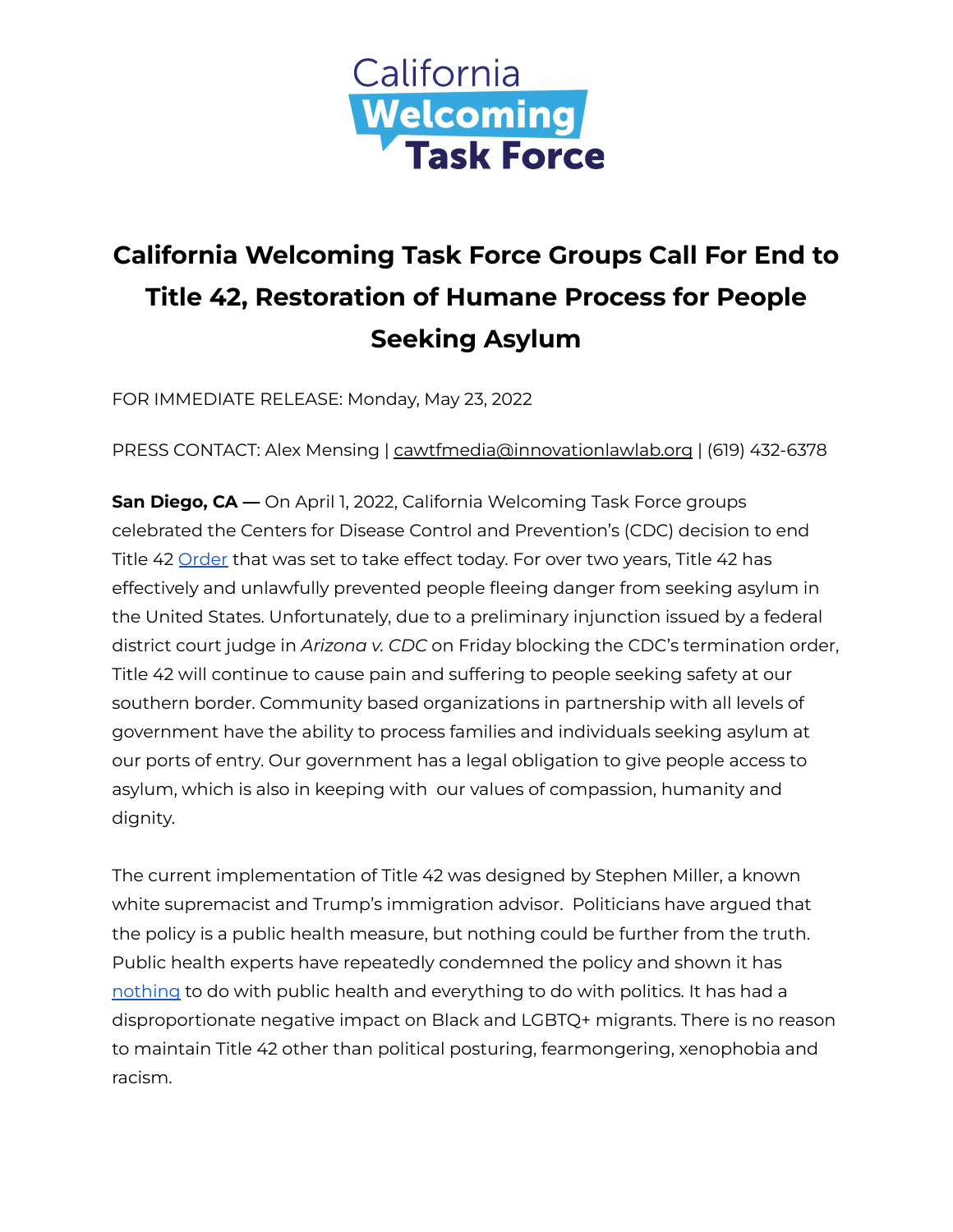**Kate Clark, senior director of immigration services, Jewish Family Service of San Diego:** "At a time when humanitarian needs are increasing due to escalating crises around the world, thousands of vulnerable migrants continue to wrongfully be denied their right to seek asylum in the U.S. under the guise of 'public health' under the cruel Title 42 expulsion policy. As operators of the San Diego Rapid Response Network Migrant Shelter Services, Jewish Family Service and our incredible network of partners, supporters and volunteers have demonstrated that it is possible to both prioritize public health while welcoming vulnerable individuals with dignity – highlighting how unwarranted the implementation of Title 42 was in the first place. The current administration must make good on its promises to rebuild our country's broken asylum and immigration systems by immediately lifting this discriminatory policy and increasing resources and support for migrant shelter services across the border region, including here in San Diego."

**Norma Chávez-Peterson, executive director of the ACLU of San Diego & Imperial Counties:** "The American public supports fair and humane asylum policies. It is long past time to restore asylum protections, as U.S. and international laws require. Title 42 cannot be our de facto immigration policy and never should have been.

"Keeping Title 42 in place is wrong. It's un-American. It is not who we are or who we should aspire to be. We are committed to continuing the fight to end it.

"Together, with our coalition partners – including the California Welcoming Task Force, San Diego County Rapid Response Network, and the ACLU Border Humanity Project – the ACLU of San Diego & Imperial Counties calls on the Biden administration and the U.S. Congress to uphold our nation's legal and moral obligation to provide all people fleeing persecution, violence and war a fair opportunity to seek refuge in the United States."

**Hannah Janeway, MD MS Emergency Physician, Co-Founder, Co-Director of Refugee Health Alliance:** "As an Emergency physician and frontline provider, I have a deep understanding of the real risks of COVID-19 and the varied methods for prevention of transmission. Public health experts agree that there is absolutely no scientific basis to Title 42. It has been devastating and deeply disappointing to see our highest public health organization so clearly value politics over true science.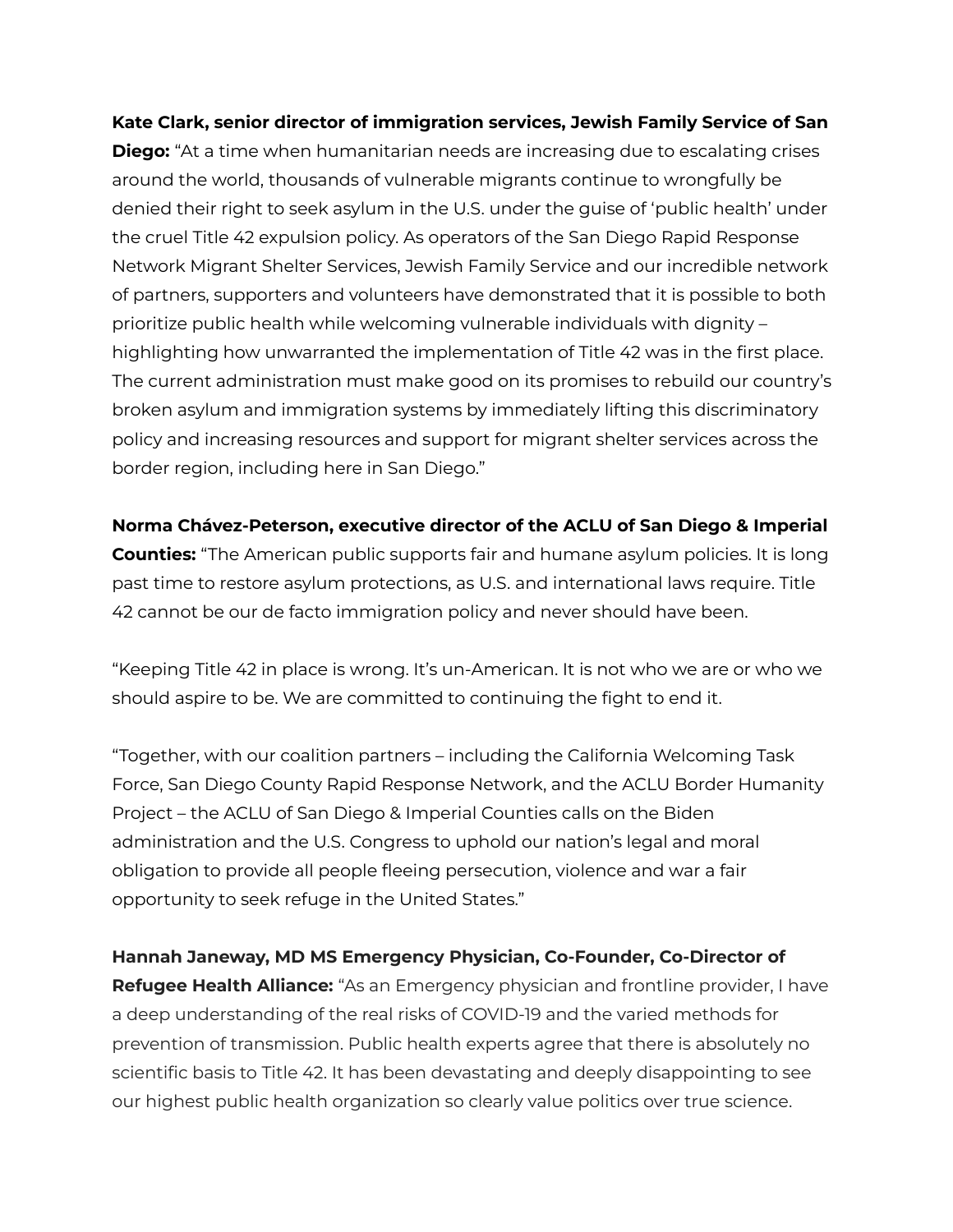Refugee Health Alliance has directly witnessed the negative impacts that this police has had on the health, safety and wellbeing of thousands of asylum seekers that we serve everyday at the US-Mexico border. We implore the Biden administration to listen to public health and medical experts and end Title 42 immediately."

**Dulce Garcia, Executive Director, Border Angels:** "Border Angels supports 17 shelters in Tijuana, and have seen firsthand the desperation of asylum seekers after 2 years of Title 42. This year we met with the Department of Homeland Security to bring all of this information to them, providing testimony of migrants in shelters that speak to the suffering and survival of violent incidents as they have waited outside the U.S. to make their claim to asylum. The directors directly requested we relay the urgency of all the people waiting and facing danger. DHS allowed us the opportunity to present very vulnerable migrants at the border for Title 42 exemptions. Through this process we have shown that the U.S. is able to admit dozens of asylum seekers into the U.S. in a safe manner. But that's not enough, we have seen the hope and excitement for a life-saving opportunity, but we continue to see the enormous need of hundreds of asylum-seeking families to reach safety. We demand the immediate end of Title 42, and the support of government agencies that have yet to reach the shelters in Tijuana. There is no justification for the implementation of this policy that is causing the deaths of asylum seekers that want to present themselves at the port of entry. Every day that Title 42 is implemented, our community suffers a death. Migrants are being pushed daily to risk their lives crossing through the desert and ocean. We must end Title 42 TODAY."

## **Ian Philabaum, Co-Director of Innovation Law Lab's Anticarceral Legal**

**Organizing program:** "Title 42, shamelessly peddled by fear mongering politicians as a 'public health' policy, has served only to fan the flames of the real travesty at the border: violence against migrants and barriers to seeking asylum. We work to increase access to justice, equity and inclusion for people forced to abandon their homes in search of safety. As long as Title 42 remains in place, our mission continues to be thwarted by this racist policy. Title 42 must end."

**Margaret Cargioli, Directing Attorney of the Cross-Border Initiative, Immigrant Defenders Law Center**: "Our government cannot continue to shun asylum seekers needing a haven. The U.S. has both the capacity and means to safely process asylum